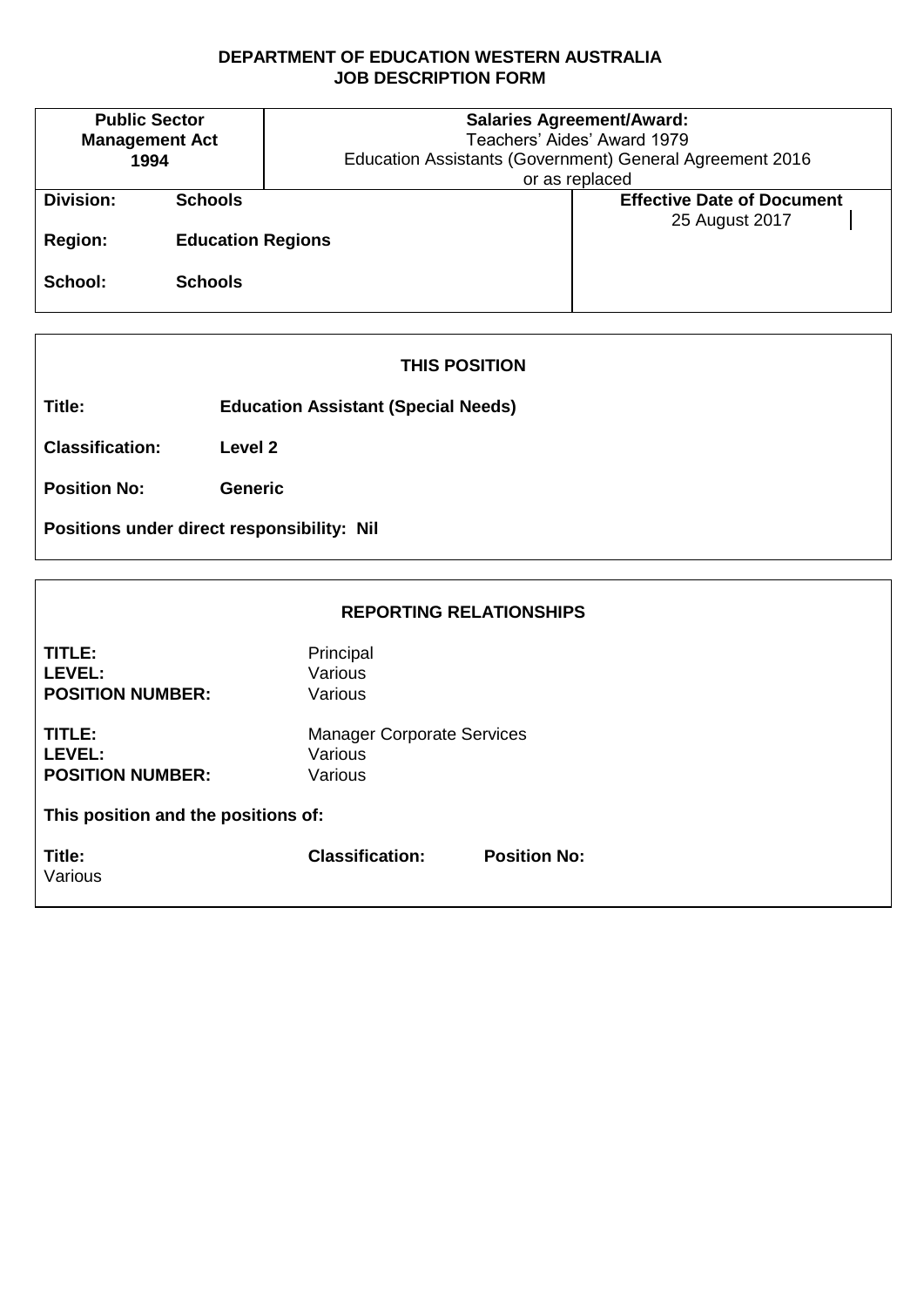## **CONTEXT**

The Department of Education is Western Australia's largest public sector employer with approximately 45,000 staff or one third of the Government workforce in around 800 worksites.

We provide a system of public schools in which our aim is to ensure that every school is a good school, every teacher is effective and every student is successful.

The Department's other key responsibilities include:

- regulation of non-government schools in accordance with Part 4 of the School Education Act 1999
- administration of state funding to non-government schools
- higher education policy and planning
- legislative reviews
- providing Secretariat services to the Teachers Registration Board of Western Australia, the Training Accreditation Council and the School Curriculum and Standards Authority.

The principles underpinning the Department's operations in Western Australia are:

- working collaboratively to achieve outcomes
- accepting responsibility and accountability for the achievement of outcomes
- enabling flexible, innovative and diverse work practices
- promoting confidence in the professional judgement of the Department's staff.

All Department actions are guided by four core values: Learning, Excellence, Equity and Care.

For further information, please visit:<https://www.education.wa.edu.au/web/our-organisation/home>

Further context about the particular school or college in which the vacancy is being advertised is available on the Department's website. Please visit<http://www.det.wa.edu.au/schoolsonline/home.do> and enter the school or college name in the *Find a School* field.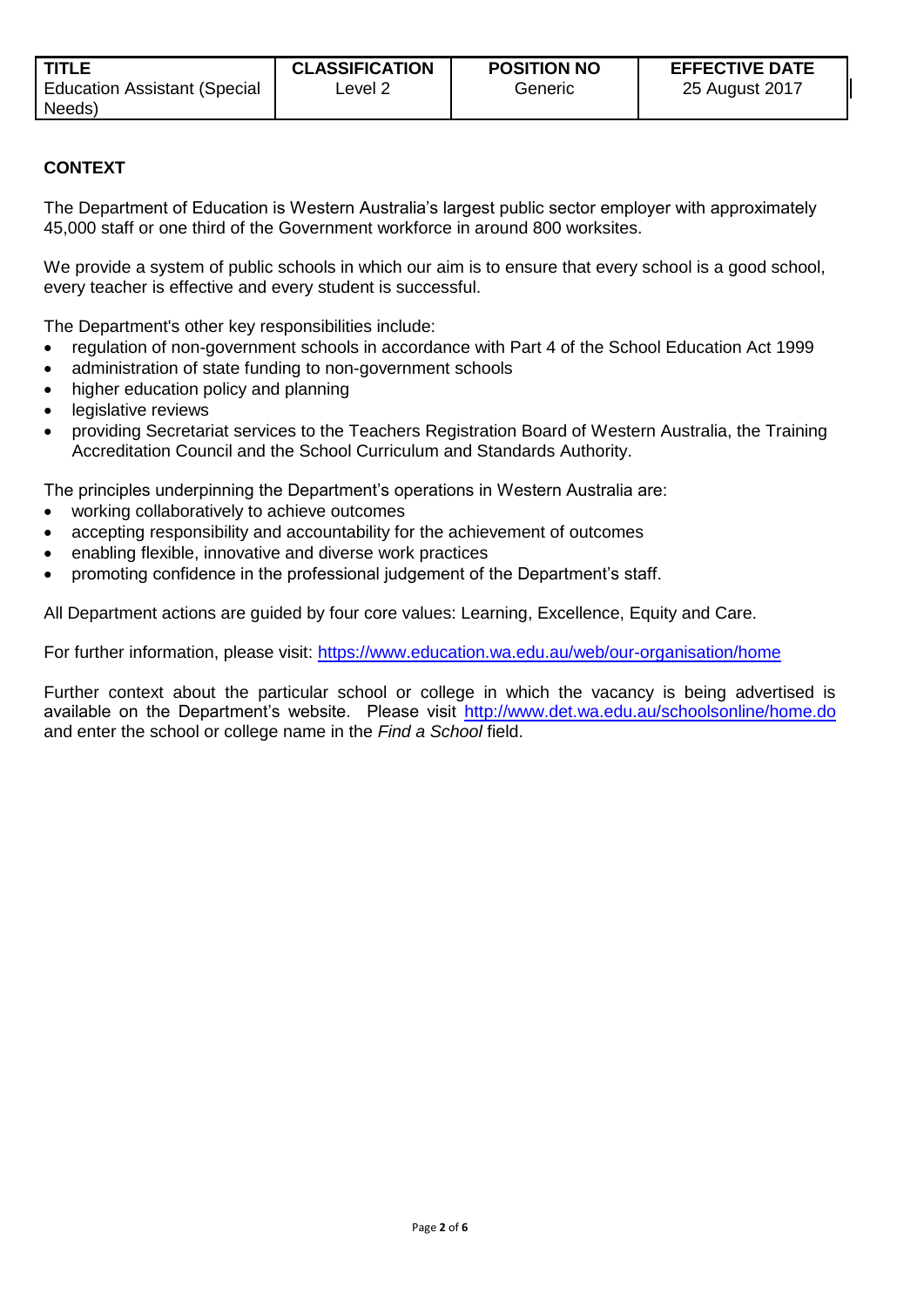# **ROLE**

An Education Assistant (Special Needs) supports the Department's main objective of teaching and learning of students through assisting the teacher in delivering planned education programs and encouraging a supportive and inclusive learning environment.

Employees at this level work under general supervision and guidance performing tasks that require limited discretion and judgement in achieving clearly defined outcomes determined by the teacher. Employees will be able to apply techniques, skills and knowledge of relevant principles and practices acquired through previous experience, on the job learning or relevant qualification.

Under general guidance, the Education Assistant (Special Needs) can be expected to perform tasks within the following range:

- under teacher direction, assists in the implementation of specialised education programs such as occupational therapy, speech therapy and physiotherapy programs
- assists teacher in the delivery of planned education programs, including the operation of computers and digital technologies, and implements individual student or small group programs or demonstrations
- when required, provides feedback on education and therapy programs and participates in the evaluation process relating to the achievement of goals in special education
- assists the teacher or therapist to understand when there is communication difficulty between them and a student
- under teacher direction, provides feedback to caregiver/parent as to student progress
- collects resources and administrative documents
- manages classroom resources or storeroom by maintaining and updating inventory lists, monitoring stocklevels and requirements, and submits recquisitions to the teacher for approval
- ensures the safe and hygienic storage and handling of foodstuffs and food preparation utensils.

In addition, it is expected that the range of duties contained within Schedule A, when required to be performed, will be achieved at a higher competency than those reached by Level 1 Education Assistants.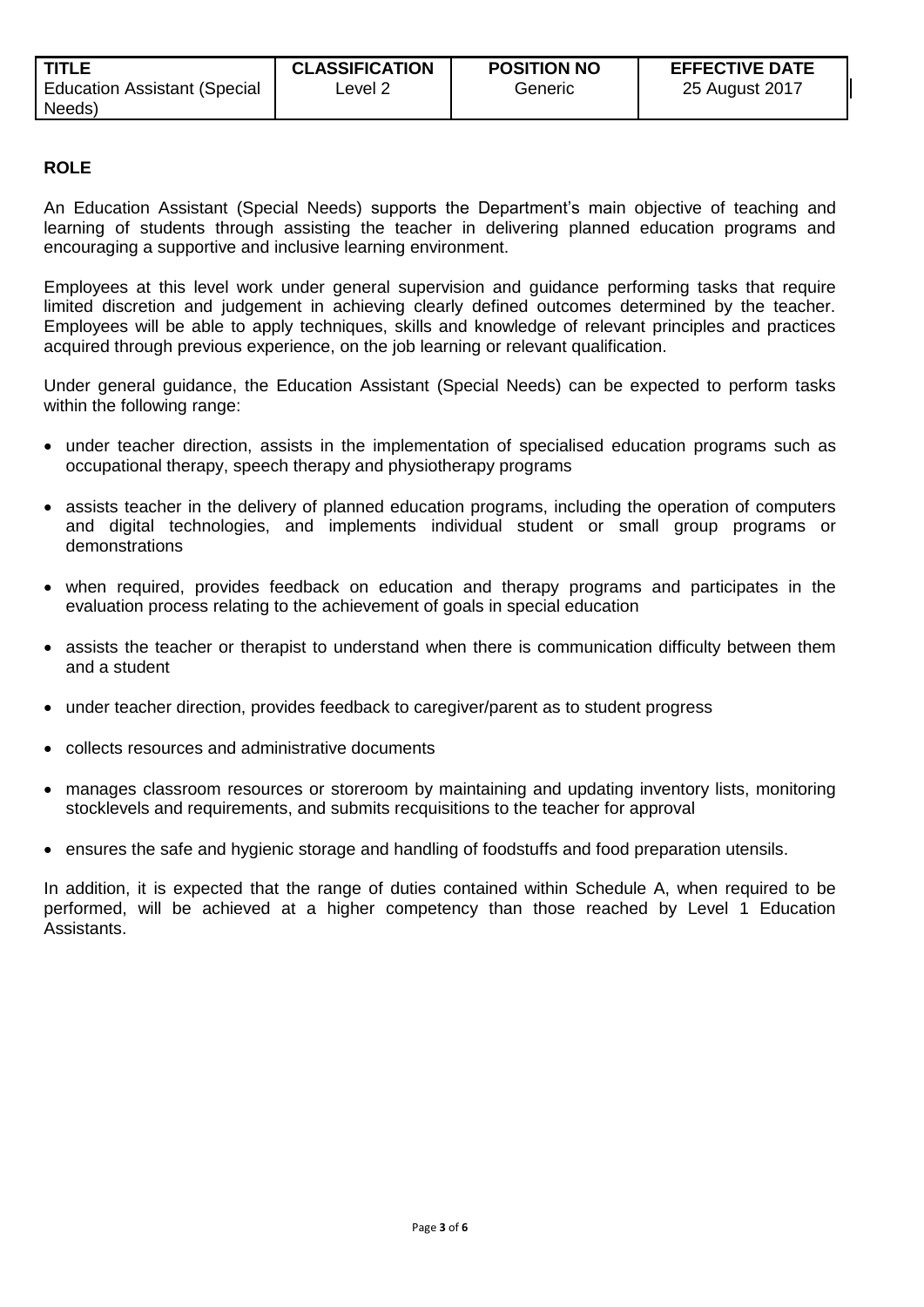## **OUTCOMES**

- 1. Classroom, school and community focused support is provided to ensure the delivery of high quality, student-focused learning programs.
- 2. Classroom and school community level support is provided to ensure the learning environment is inclusive and relevant, appropriately resourced and maintained, with the health and safety of students a high priority.
- 3. Discretion is exercised in monitoring and subsequently withdrawing assistance to allow the students to independently integrate into the learning environment.
- 4. Under a variable education program, education assistants assist the student to develop confidence and a sense of well being in a variety of educational settings.
- 5. The education assistant provides limited assistance in reaching the outcomes of the physiotherapy and occupational therapy programs.

#### **SELECTION CRITERIA**

The following selection criteria are identified as being required to achieve the outcomes in the context of this position. Applicants will need to provide evidence of their capacity to transfer their knowledge and skills to achieving the outcomes of this position.

- 1. Demonstrated good written and oral communication skills, including the ability to interact with students with special needs, parents and teaching professionals on the provision of educational programs, and to assist teachers in understanding students where necessary.
- 2. Demonstrated good interpersonal skills, including the ability to work as part of a team in the evaluation of educational programs, including special education and therapy programs where these have been implemented.
- 3. Demonstrated good organisational skills that will assist in the delivery and development of effective education programs to students and subsequent feedback to teaching professionals or psychologists.
- 4. Demonstrated ability to assist teachers or therapists in implementing educational programs, including special education and, should this be a requirement of the position, occupational and/or physiotherapy programs.
- 5. Demonstrated knowledge of health and physical disabilities in students and adolescents.
- 6. Demonstrated ability to assist with general health and well-being of students.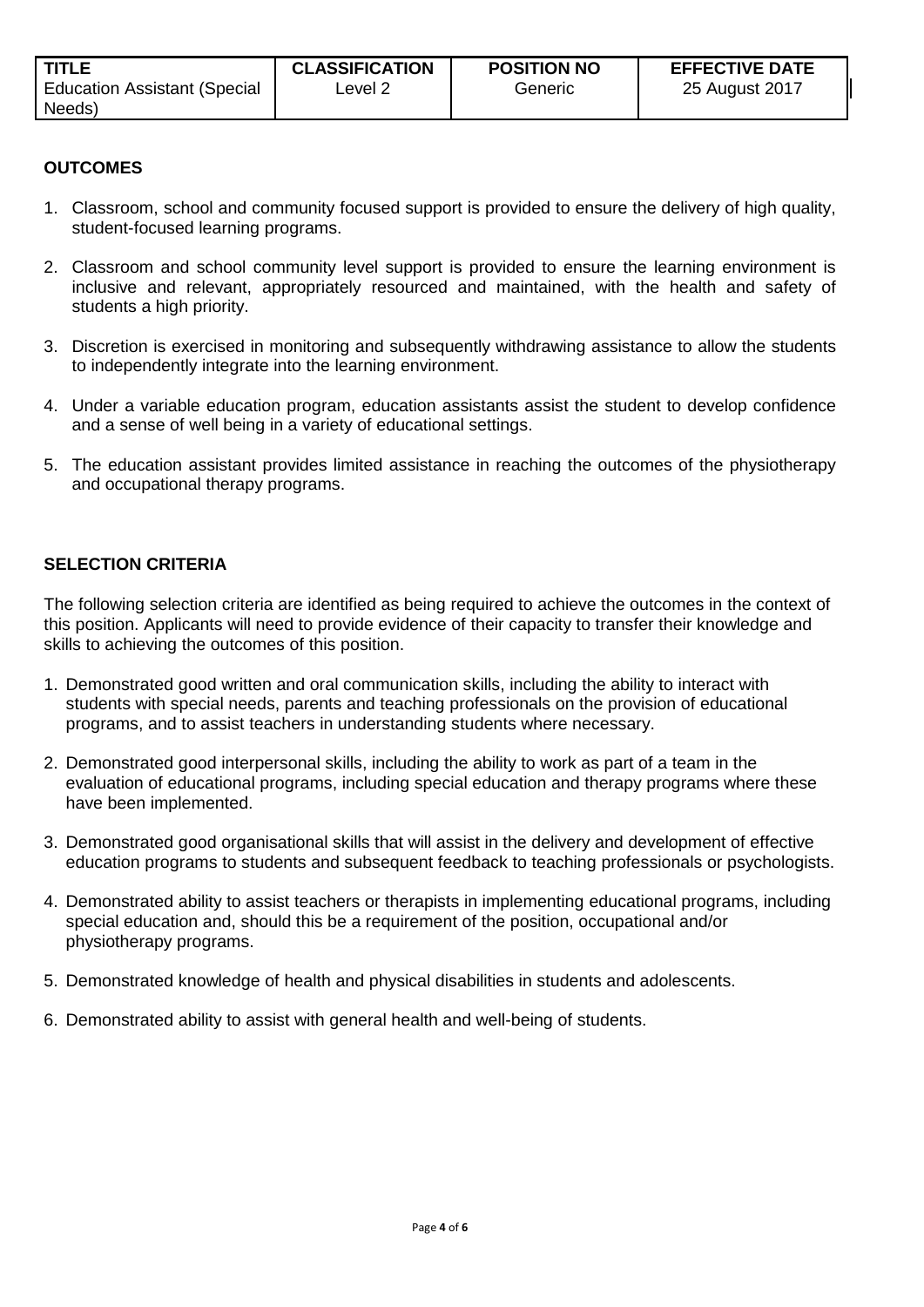#### **ELIGIBILITY**

Employees will be required to:

- obtain a current Department of Education Criminal Record Clearance prior to commencement of employment; and
- obtain or hold a current Working with Children Check.

Education Assistants working with Kindergarten students may be required to have, or be actively working towards, a Certificate lll in Education Support (or approved equivalent) in order to meet the educator-to-student ratio outlined in the *National Quality Standard for Early Childhood Education and Care*.

Approved equivalent qualifications are published by the *[Australian Children's Education and Care](http://www.acecqa.gov.au/educators-and-providers1/qualifications)  [Quality Authority](http://www.acecqa.gov.au/educators-and-providers1/qualifications)*.

#### **TRAINING**

Employees will be required to:

- complete the Department's induction program within three months of commencement;
- complete any training specific to this role required by Departmental policy; and
- complete the Department's training in Accountable and Ethical Decision-Making within six months of appointment.

#### **CERTIFICATION**

The details contained in this document are an accurate statement of the duties, responsibilities and other requirements of the position.

#### **ENDORSED**

**DATE 25 August 2017 TRIM REF # D17/0357494**